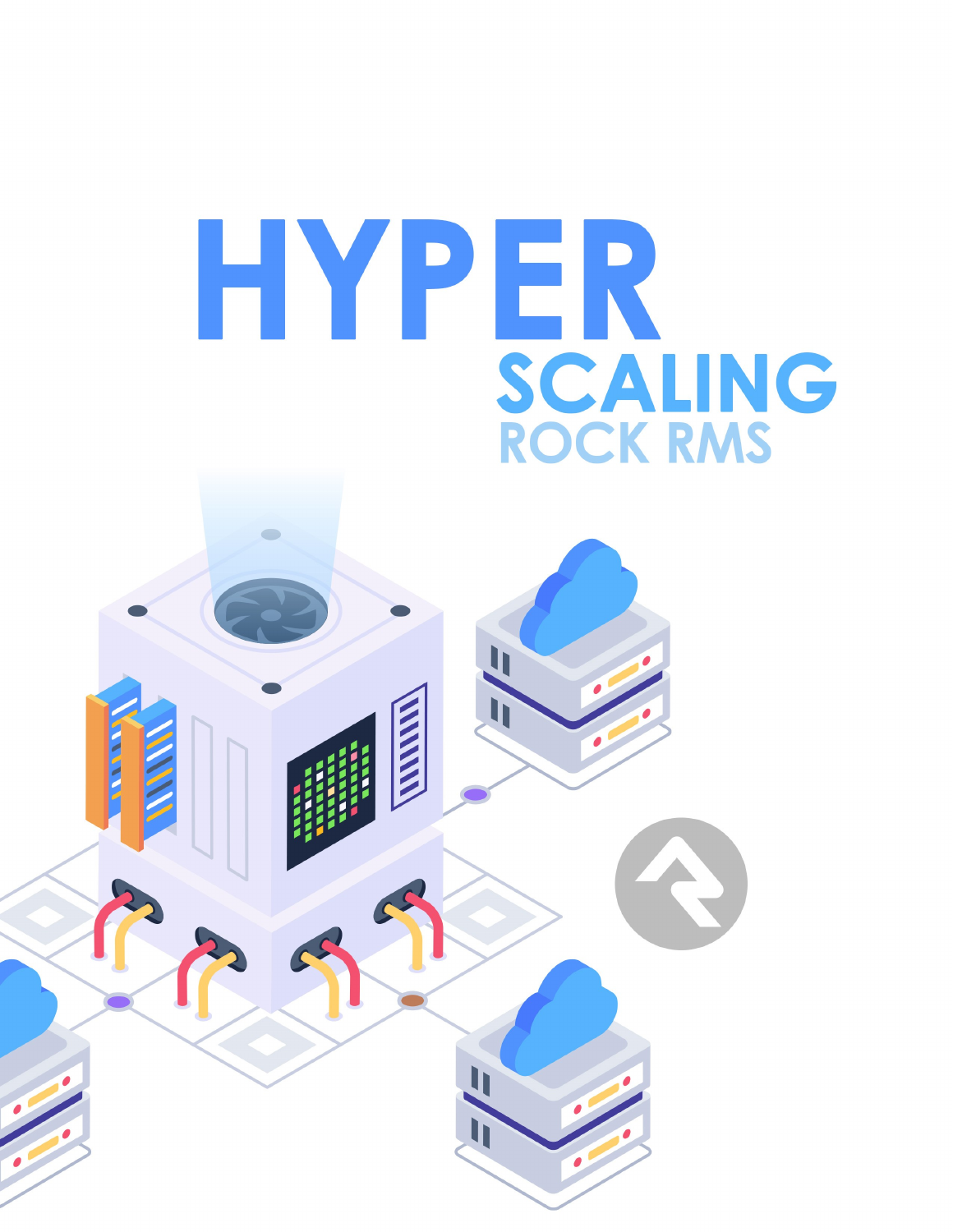# Introduction

As digital ministry continues to grow, scaling your technical infrastructure becomes more and more important. Larger organizations may have unique needs to handle peak loads. The goal of this guide is to provide you with instructions and tips for scaling Rock to meet your needs.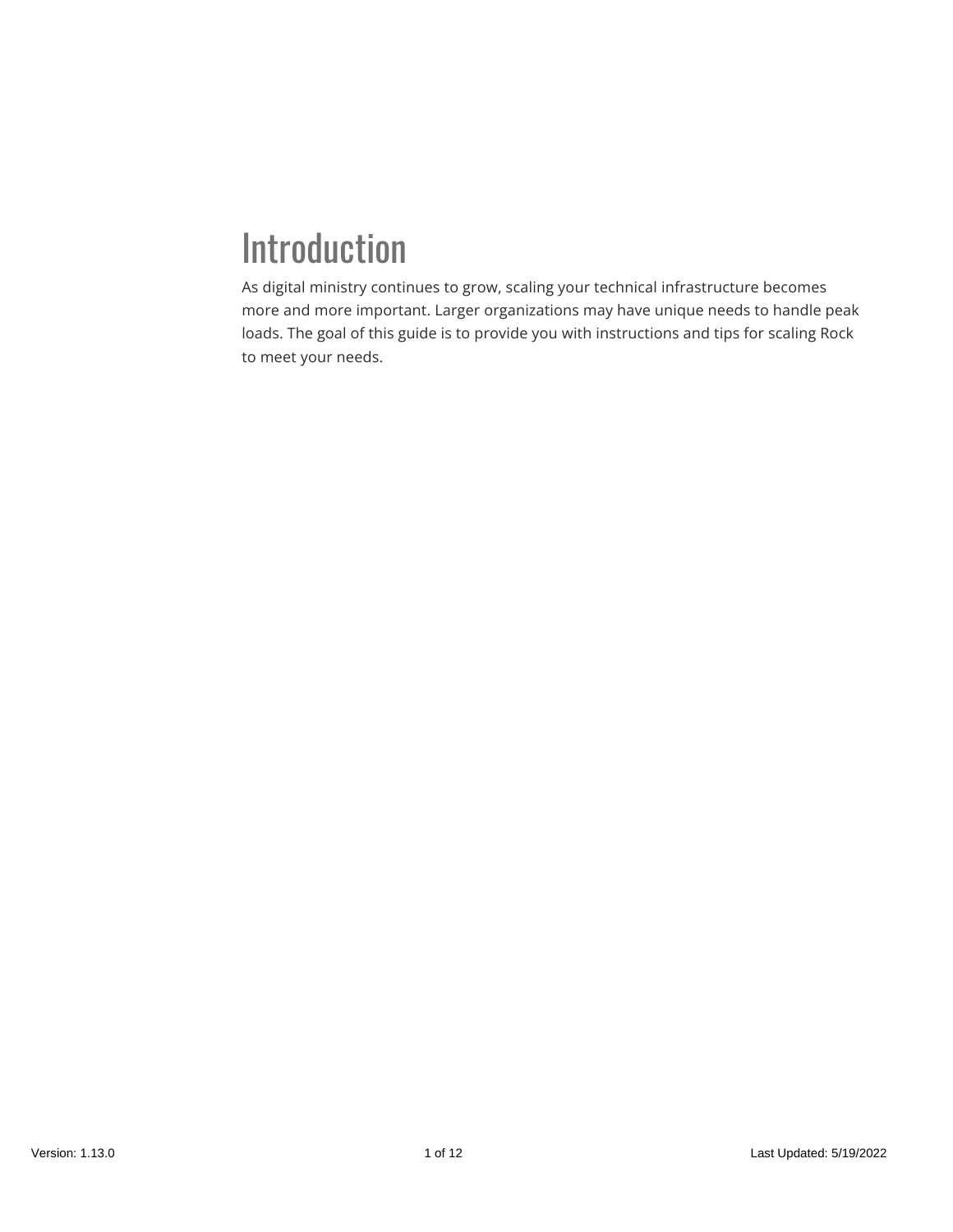# Rock Web Farm

Large organizations soon reach the point where a single server will no longer be able to support peak loads. When this happens, the need for a server cluster becomes evident. Clusters, however, add several unique challenges, and their implementation must be approached with a healthy amount of planning and strategy.

The goal of this chapter is to provide an organization with best practices on how to implement a server cluster in a Rock environment and to cover the web farm features built into Rock.

### Architecting Your Server Cluster

### Scaling Directions

You have two directions when it comes to scaling your environment. Scaling up, sometimes referred to as scaling vertically, means that you increase the size of your server by adding additional CPUs and memory. The other direction is to scale out, commonly described as scaling horizontally, which is to add additional servers to your environment.

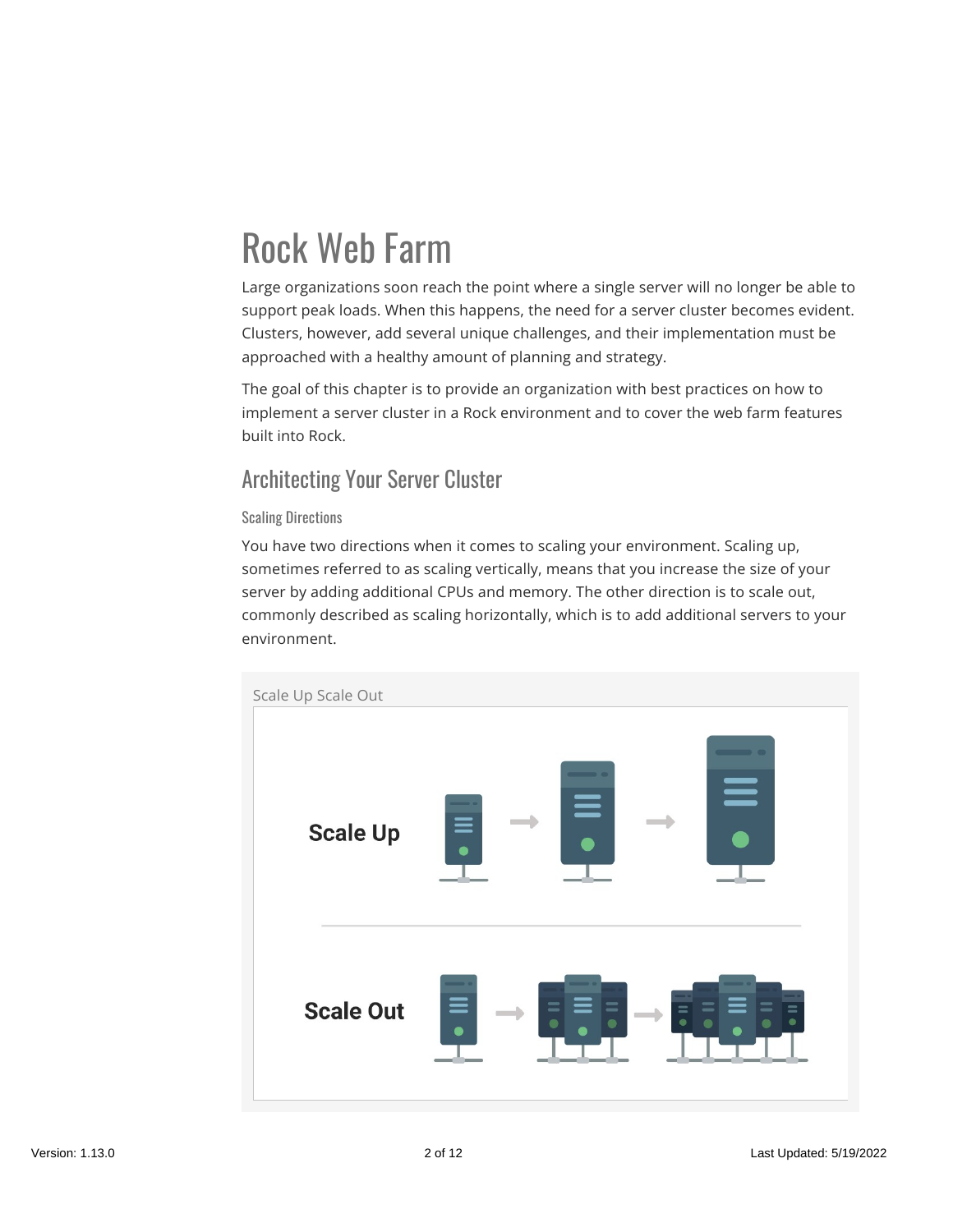Components of a Rock Cluster

There are four major components of a Rock cluster. The following diagram outlines these components with further details below.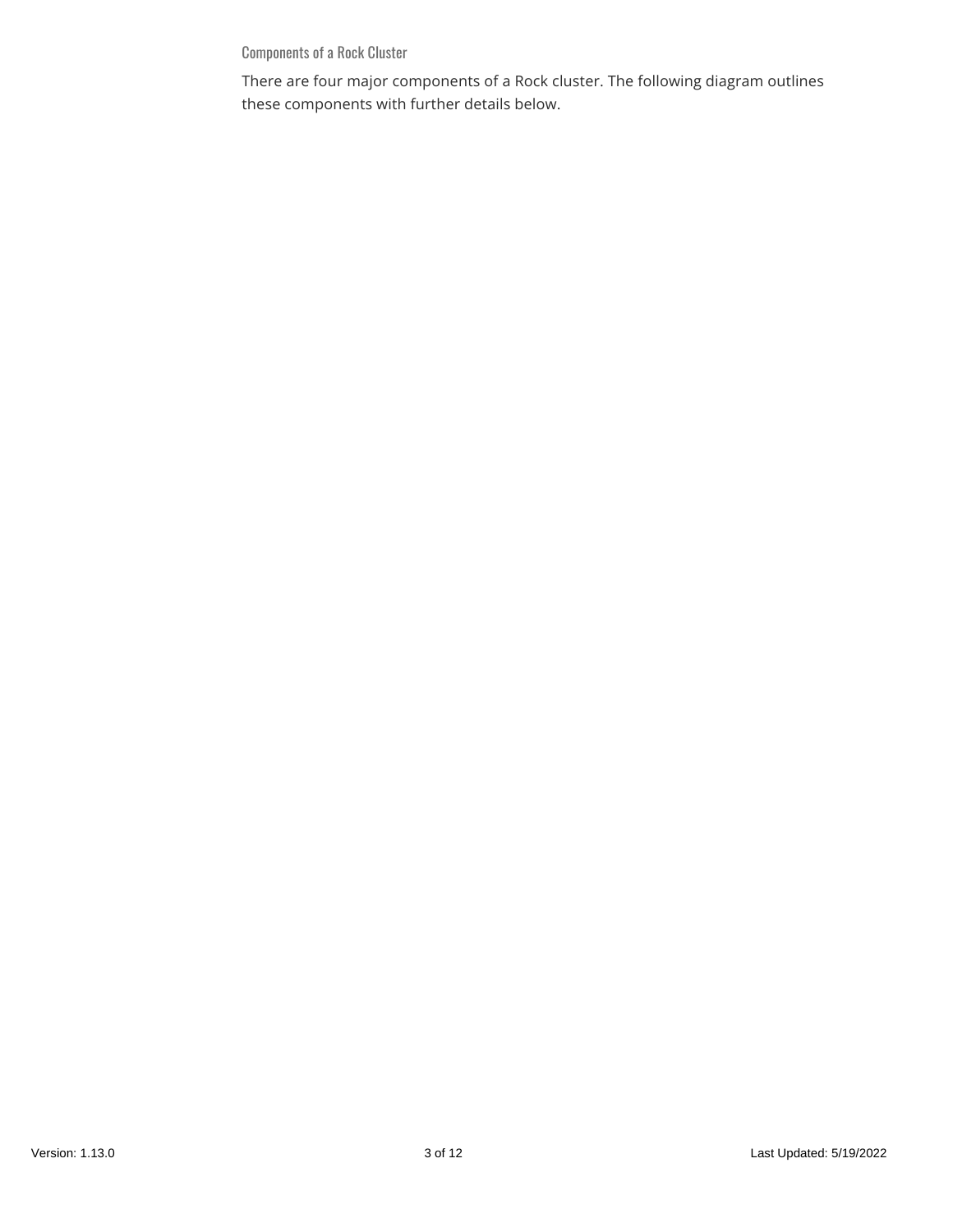

### 1 **Application Gateway**

The application gateway's primary job is to direct traffic to the web server cluster. It ensures that requests are load balanced over the various servers in the cluster. It also ensures that if a server goes down, that traffic is re-directed to other servers in the farm. The type and configuration of these gateways will vary depending on your cloud provider. For those using Azure, we recommend using the Azure App Gateway. One important configuration for the app gateway is that it should have session affinity enabled. This means that traffic for a specific client will always return to the same server. This is important, as Rock's check-in uses session state.

### 2 **Web Server Cluster**

This is the group of web application servers that are participating in the cluster. More details on the configuration of these servers can be found below.

### 3 **Database**

The database in a clustered environment isn't that different than one in a non-clustered environment. Some organizations choose to enable a database cluster, but this isn't required. The specifics of setting up your database will be unique to your cloud host. Whether your database is clustered or not is transparent to Rock.

### 4 **Message Bus**

The message bus is what allows the various Rock web servers to communicate to other nodes in the cluster. The details of these conversations are discussed below. Two bus services are currently supported by Rock. They are:

- 1. **Azure Message Bus**
- 2. **Rabbit MQ**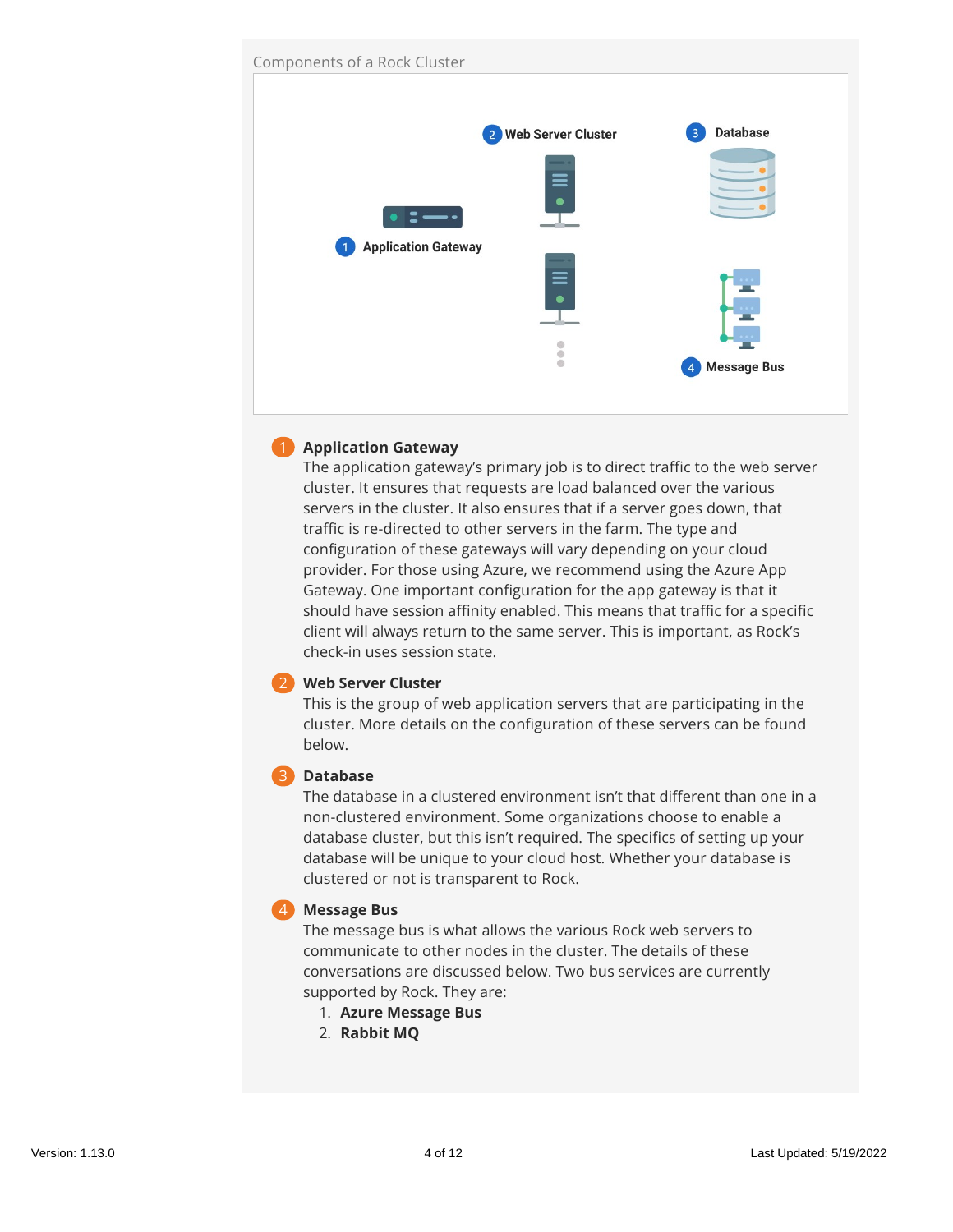### Redis Server

Previous versions of Rock clusters relied on a Redis server. The message bus now replaces the need for the Redis server. We highly recommend moving away from the Redis solution to the new web farm features. Support for Redis clusters is deprecated as of Rock v13.

#### Benefits of Clusters

Server clusters have two primary benefits: increased scale and added redundancy. Let's consider each in turn.

Clusters obviously provide additional computing resources for supporting your digital strategy. Modern cloud environments have no problem providing large servers, but when hosting web applications, at a certain point the law of diminishing returns kicks in. In a Rock environment, CPU is often the constraint. Memory, though important, usually isn't nearly as limiting a factor as the CPU.

The second benefit of clustering is redundancy. While outages are rare and quickly recovered in a cloud environment, having multiple servers provides a failover capability. While this is a great benefit, be careful. The added complexity of a clustered environment can actually reduce the up-time of your application if it isn't well architected and managed by a team who understands the new infrastructure and services required.

Though not a primary benefit, some organizations use clusters to partition their traffic. This allows dedicated servers for traffic to support things like the internal portal, external websites, check-in and API hosting. By providing dedicated resources for these services, you can limit the spill-over of congestion from one service to another.

### What Makes Clusters Difficult

Implementing a Rock cluster drastically increases the complexity of your environment. Below are several factors you should consider before moving forward with a cluster project.

- 1. **Increase Infrastructure Knowledge:** As you've seen, there are several new infrastructure components required to run a Rock cluster. Components like application gateways can be difficult to set up and support. Be sure that your team has the necessary engineering knowledge to support these environments now and in the future.
- 2. **Rock Updates:** Updating Rock is more difficult in a clustered environment. Currently, each server will need to be updated manually (or through custom dev ops automation).
- 3. **Rock File Types:** In a clustered environment, it's important that all Rock file types are cloud or database backed. If you use the 'File System' type, files will only be available on a single node in the cluster.
- 4. **File System Sync:** Besides file types there are other opportunities for files to be uploaded to a single node. For example, the HTML editor allows files to be uploaded to the ~/Content directory of a node. These files will appear as broken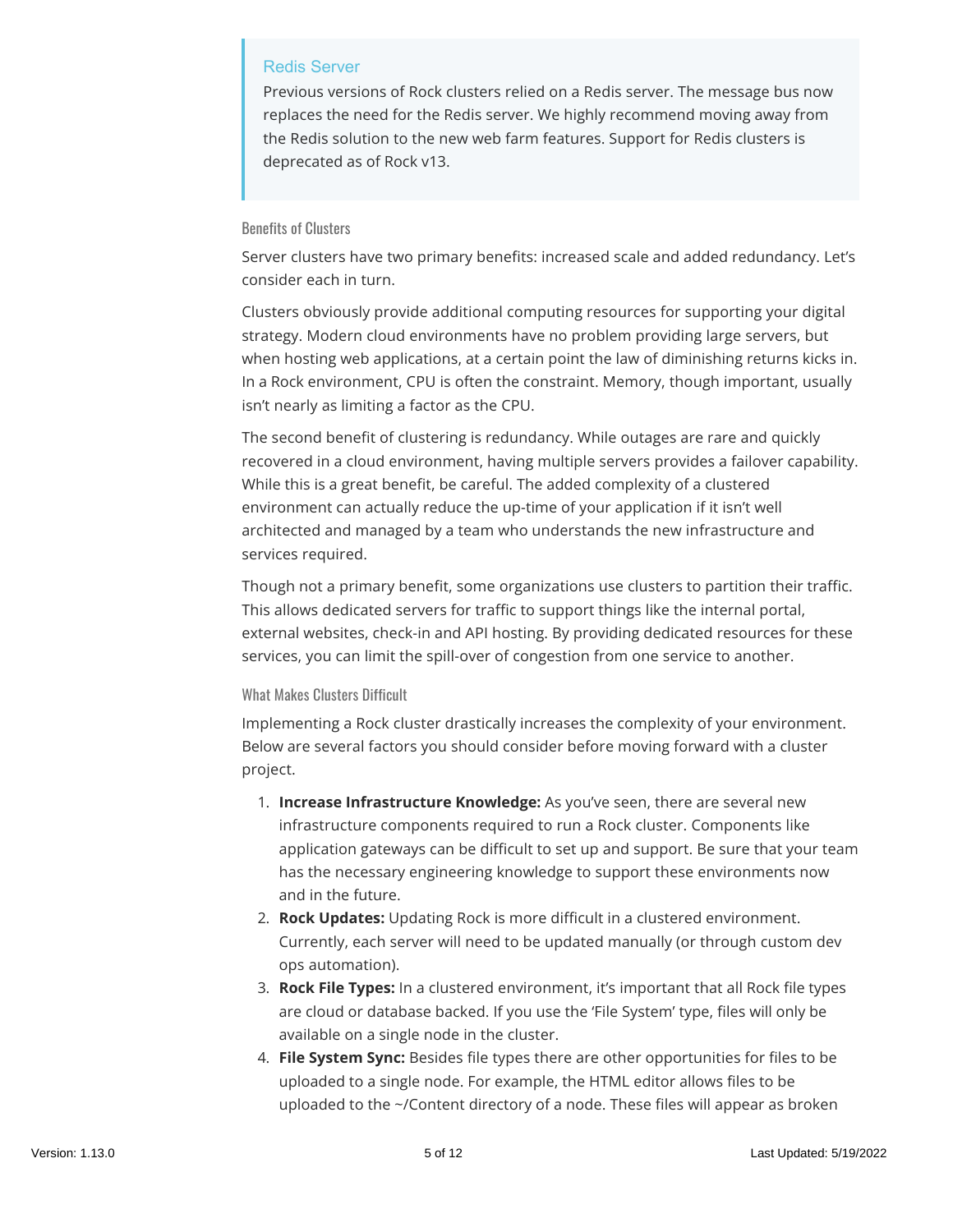links to clients pointed at other web application nodes in the cluster. There are tools you can configure to sync these directories, but they represent another service to configure and maintain.

- 5. **TLS Complexity:** In a clustered environment, we recommend you use a provisioned wildcard digital certificate instead of an ACME certificate. This represents an additional cost and you'll need to remember to renew it.
- 6. **Limited Partner Support:** There are a limited number of Rock Partners with familiarity with Rock's web farm features.

### Recommendations for Rock Clusters

As you consider the design of your Rock cluster, there are several principles you should consider. Below are our recommendations to consider as you plan your implementation.

- 1. **The Best Cluster is No Cluster:** Simply put, server clusters are difficult and add complexity to the environment.
- 2. **Prefer Fewer Larger Servers:** As you plan your cluster, we recommend having fewer large nodes than more smaller nodes. The fewer nodes you have the less complexity you have.
- 3. **Scale Up Not Out:** If you would like to add additional resources for critical timeframes, we recommend you scale up the existing servers in your cluster rather than adding new nodes to the cluster. Adding new nodes requires complex dev ops to create node templates and deploy them as needed, whereas increasing the size of a running node is typically much easier using existing tools provided by your cloud service.

### Configuring a Rock Web Farm

Before getting started you'll want to complete the following pre-steps:

- 1. **Web Farm License Key:** Running a web farm requires a unique license key from Spark. This is necessary as the web farm feature has an additional cost to help support the feature without the need to use funding from donations. Reach out to Spark at [info@sparkdevnetwork.org](mailto:info@sparkdevnetwork.org) to obtain information about how to license the web farm.
- 2. **Infrastructure Configuration:** The configuration steps below assume you have all of the needed infrastructure configured and Rock installed and running. It's outside of the scope of this document to provide step-by-step guidance on configuring the infrastructure, as these steps will be very different depending on your cloud hosting provider. Reach out to a Rock Partner [\(https://www.rockrms.com/partners](https://www.rockrms.com/partners)) if you need help with this configuration. Below is a list of the high-level components that should be configured:
	- 1. App Gateway configured and working.
	- 2. Database server configured.
	- 3. Web application nodes configured and running.
	- 4. Rock installed on each web application node. Be sure that Rock jobs is only installed to run on a single node of your cluster. This is set in the server's web.config file.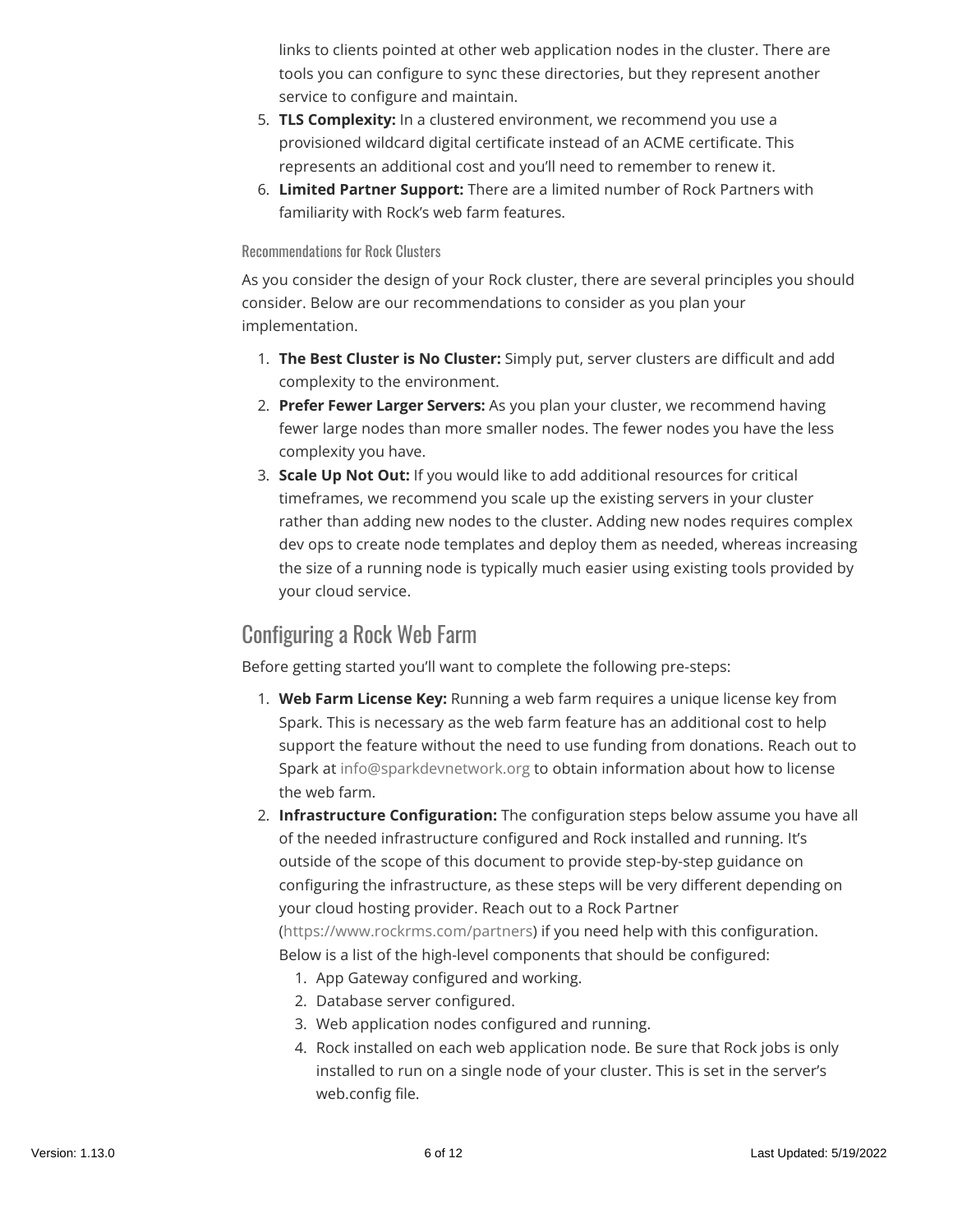With these steps complete, you're now ready to configure the web farm. Below are the steps you'll need to follow.

1. Configure the Message Bus

If you haven't yet configured a message bus in Rock, you'll need to do that before proceeding. See the [Admin Hero Guide](https://community.rockrms.com/documentation/bookcontent/9#messagebus) for more information on configuring the message bus.

2. Activate the Web Farm

Navigate to Admin Tools > System Settings > Web Farm to enable the web farm feature. This is where you will activate the web farm and enter your unique license key.

| Web Farm Configuration                                                                                     |                                     |          |
|------------------------------------------------------------------------------------------------------------|-------------------------------------|----------|
| G                                                                                                          | $\alpha$<br>п                       | Search - |
| 目<br>Web Farm<br>Home > System Settings > Web Farm                                                         |                                     |          |
| 2<br>Web Farm Settings<br>$\Box$                                                                           |                                     | Active   |
| In order to respect any new setting changes made here, please restart Rock on each node after saving.<br>P |                                     |          |
| Active<br>o.<br>e                                                                                          | Polling Minimum <sup>O</sup><br>180 |          |
| Key O                                                                                                      | Polling Maximum <sup>O</sup>        |          |
| -36820BE381C8                                                                                              | 300                                 |          |
| Min Interval Difference O                                                                                  | Polling Wait <sup>®</sup>           |          |
| 10                                                                                                         | 10                                  |          |
| Save<br>Cancel                                                                                             |                                     |          |
| Crafted by the Spark Development Network / License                                                         |                                     |          |

The remaining settings can be left as is. The additional configuration values are discussed below in the section on how nodes elect leaders.

3. Restart All Web Nodes

Once the configuration is set, you 'll need to restart all the nodes in the farm. Once restarted, the web farm is fully configured. You'll want to ensure that each node is displayed on the Web Farm page.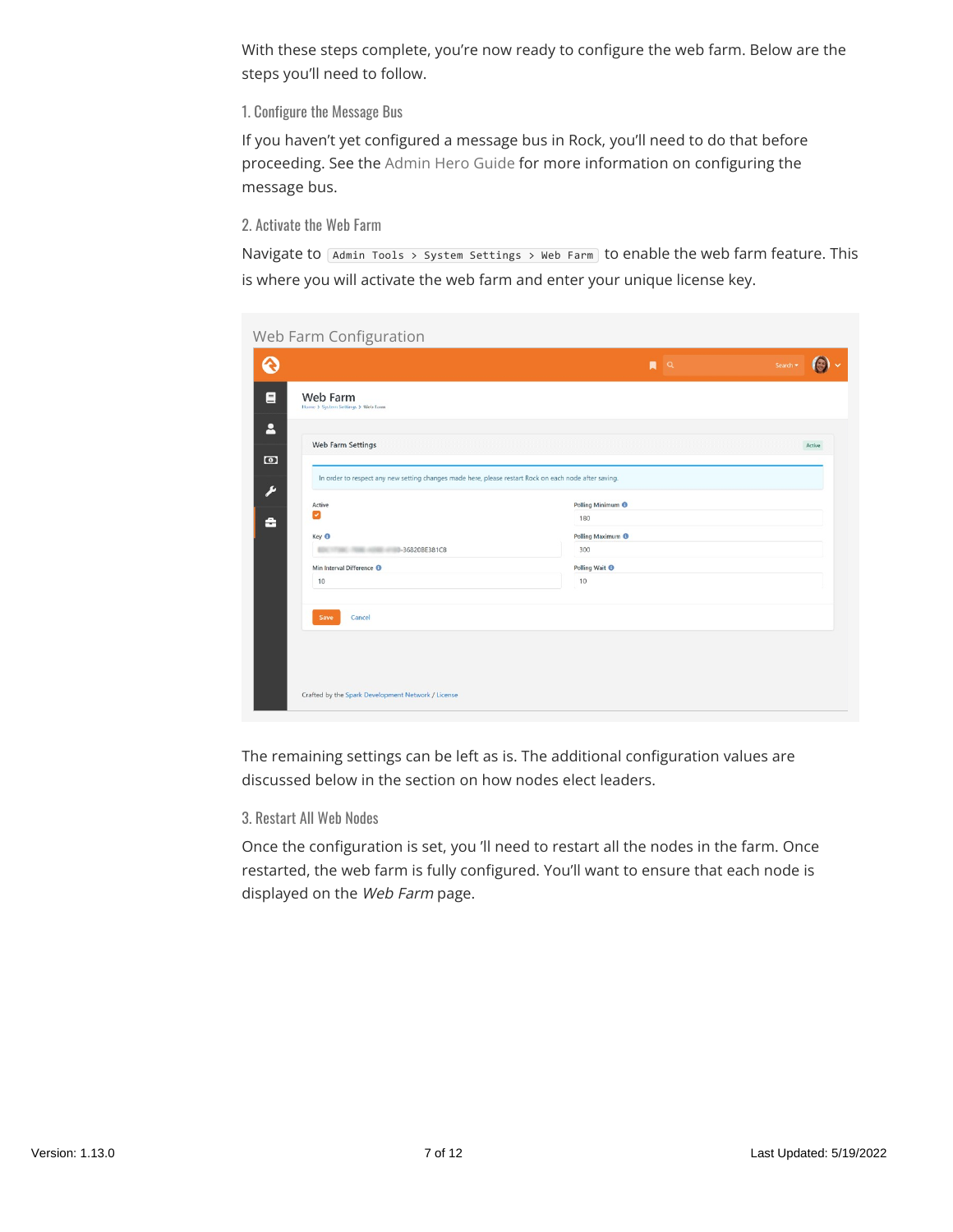| Web Farm Nodes                                                                   |                          |                              |                                                                                           |
|----------------------------------------------------------------------------------|--------------------------|------------------------------|-------------------------------------------------------------------------------------------|
| $\bullet \bullet \bullet \langle\cdot\cdot\rangle \quad \hbox{f\hspace{-.6mm}I}$ | https://www.rockrms.com/ | $\mathop{\mathcal{C}}$       | $\begin{array}{c c c c c} \hline \mathbb{A} & \mathbb{B} & \mathbb{B} \end{array}$<br>$+$ |
| €                                                                                |                          | п<br>$\alpha$                | Name $\star$                                                                              |
| Ξ<br>Web Farm<br>Home > System Settings > Web Farm                               |                          |                              |                                                                                           |
| $\blacksquare$<br>움 Web Farm Settings                                            |                          |                              | Active                                                                                    |
| $\bullet$<br>Key<br>*************078A                                            | Nodes                    |                              |                                                                                           |
| $\boldsymbol{\mu}$<br>Min Polling Limit<br>180 seconds                           | <b>Brock-jobs</b>        | ■ rock-web-1<br>$\mathbf{a}$ | ■ rock-web-2                                                                              |
| å<br>Max Polling Limit<br>300 seconds                                            | mannano                  |                              |                                                                                           |
| Min Polling Difference<br>15 seconds                                             | ■ rock-web-3             | ■ rock-web-4                 |                                                                                           |
| Max Polling Wait<br>15 seconds                                                   |                          |                              |                                                                                           |
| Edit                                                                             |                          |                              |                                                                                           |
| $\frac{g}{\alpha \alpha}$ Log                                                    |                          |                              |                                                                                           |
|                                                                                  |                          |                              |                                                                                           |

## The Secret Life of Web Farm Nodes

Behind the scenes, the nodes of a web farm communicate with each other over the message bus to keep each other in the loop on what's happening inside the cluster. These messages are related to two primary types:

- 1. **Cache Invalidation:** When a node changes a value that lives inside of the Rock cache, it must notify the other nodes in the farm to also update their cache.
- 2. **Node Status:** As the nodes start-up, they elect a leader of the cluster. One of the roles of the leader is to check-in with each node on a routine basis to ensure it is still up and running. Any discrepancies the leader finds will be reported in the web farm log.

### Node Start-up / Shutdown

As nodes start-up, they report their status to the web farm log and mark their status as active. They also report when they shut down and change their status to inactive. This notifies the leader which nodes are expected to be running.

### Leader Responsibilities

As noted above, one of the responsibilities of the node leader is to check the status of every node marked as being active. This status check is run on a configured polling schedule. On each run, the leader sends every active node a ping. If a node does not respond within a few seconds with a pong response, the leader reports the node as having been marked active but no longer responding.

### Leader Election

You may be wondering how a leader is elected by the cluster. The election process is a sophisticated algorithm that allows the nodes to jointly elect a leader as well as trigger a re-election event, should the leader go AWOL. Let's take a closer look at how the election process works.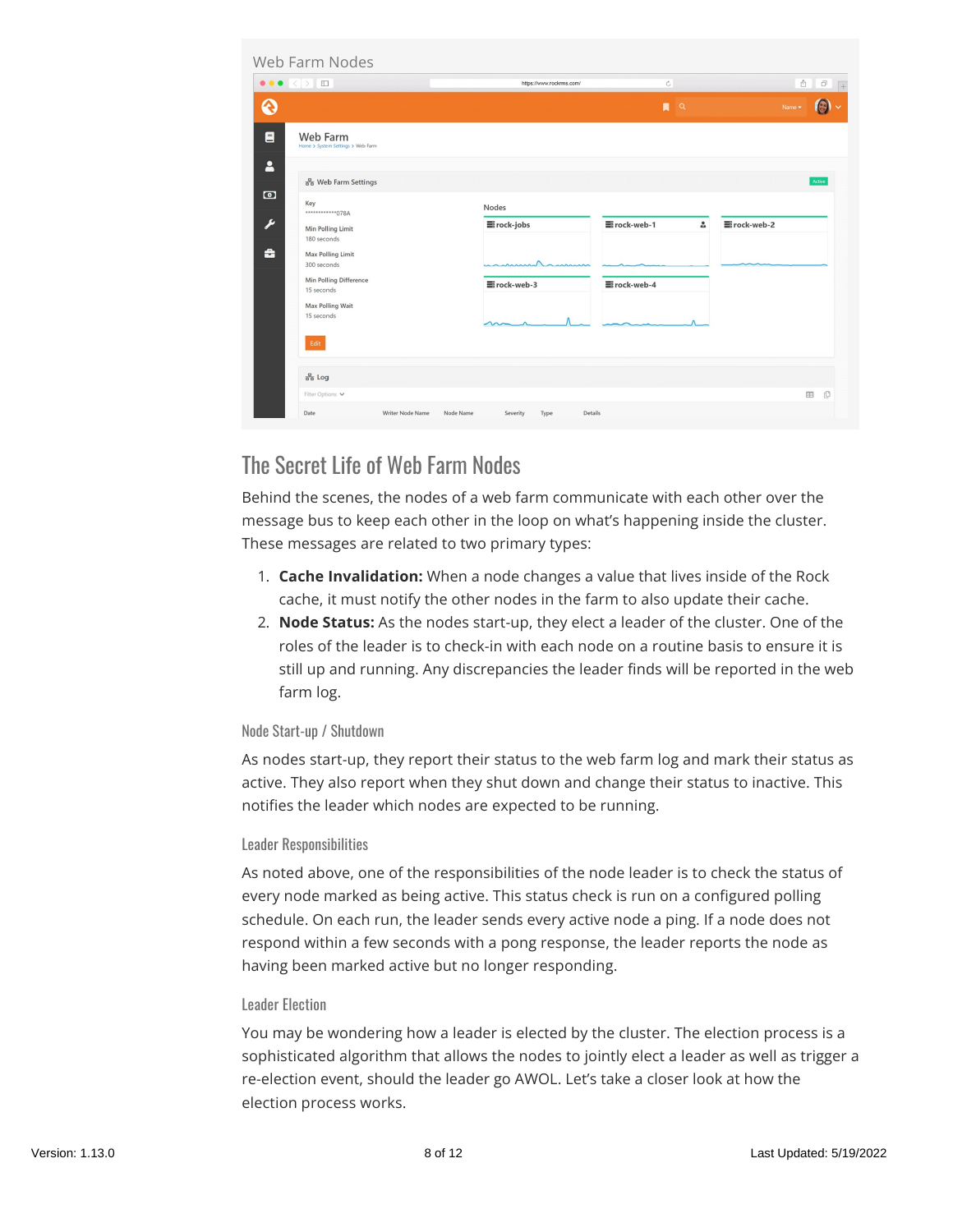As a node starts-up, it randomly selects a polling interval to use. The selection of the random interval is guided by the configuration of the web farm. The configuration settings tell the node the minimum and maximum interval value. Using these values as boundaries, the node randomly selects a value somewhere between. It then checks the database to see if another node already has a similar interval (what constitutes a similar interval is also configurable). If a node is found with a similar interval it tries another random interval until an acceptable value is generated. This interval is then stored in the database for that specific node.

The leader of the cluster is the node with the smallest interval, meaning it will be the first to send out a request to other nodes for a status check. As each other node receives a status check request, it also notes that it has been contacted by the leader and therefore should reset its timer to ping other nodes. If the leader goes offline, the node with the next lowest interval will reach its status check interval and assume the leadership role. These changes of leadership are noted in the web farm log.

When a leader node comes back online, their smaller interval length will kick back in and it will regain leadership within a status cycle or two.

The current leader of a cluster is noted by a small icon in the upper right of the node card.

| Leader Node |              |     |  |
|-------------|--------------|-----|--|
|             | ■ rock-web-1 | ala |  |
|             |              |     |  |
|             |              |     |  |
|             |              |     |  |

In the above scenario, the leader node is randomly selected. If you prefer, you can specify a particular node as leader by setting the interval value on the node's WebFarmNode record in the database. Setting the

ConfiguredLeadershipPollingIntervalSeconds property disables the random value, which currently must be updated in SQL. Placing a value lower than the minimum will ensure that the node is always the leader when running. If that node goes offline, another node will still step in until it comes back online.

### Node Names

By default, the name of the node will be read from the service's machine name. If you prefer to use a different name, you can provide it in the web.config file with the app setting key of "NodeName".

### Node Metrics

You'll notice that basic CPU metrics are provided for each node in the cluster. This provides a quick way to confirm that the load is being roughly balanced across your nodes. If you find that these charts vary greatly across your nodes, it may mean that something is not correctly configured in your application gateway.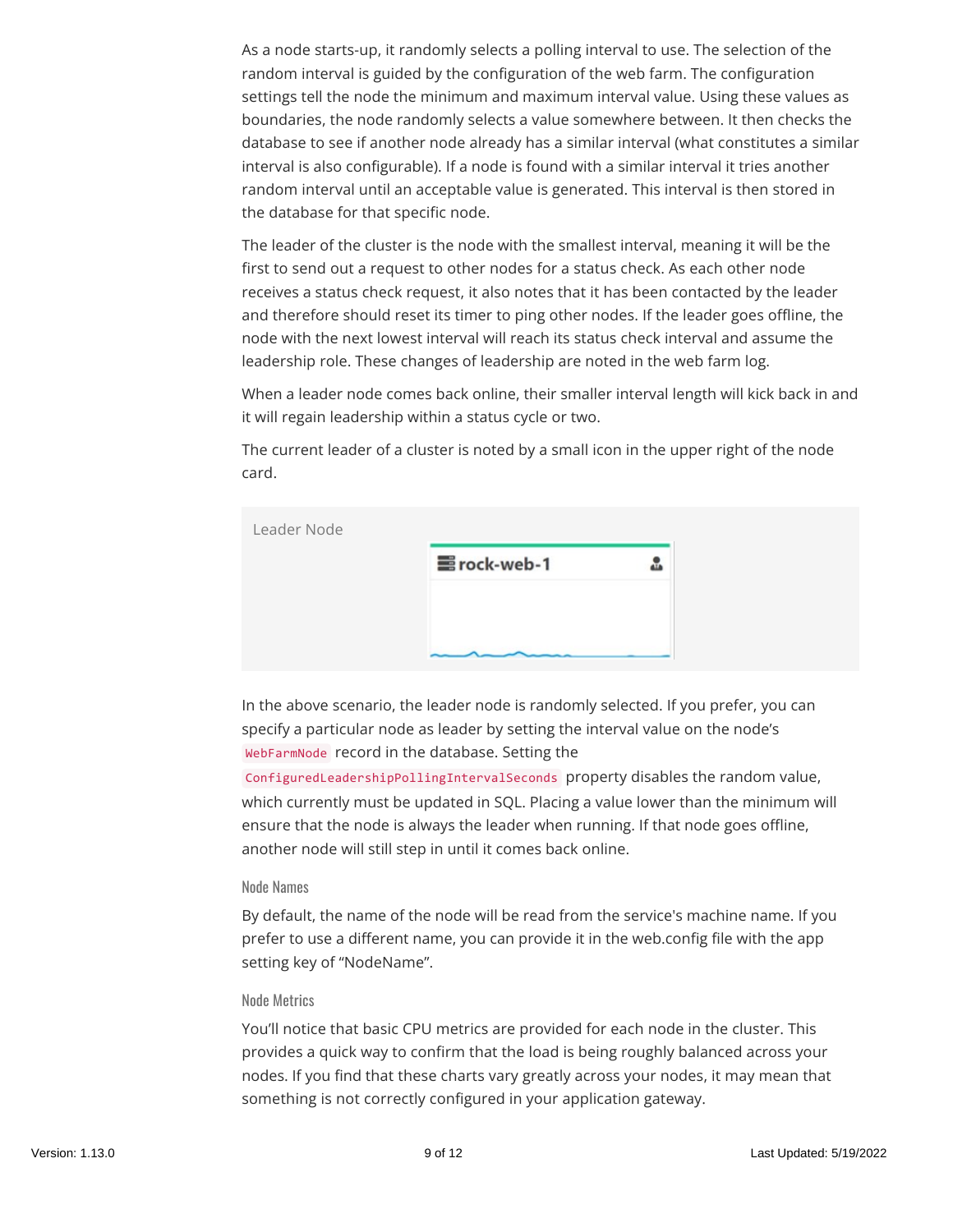## Current Limitations

Rock's Web Farm features will continue to grow as more time and resources become available to fund resources. Below is a list of known limitations.

- 1. **Page Routes:** Changes and additions of page routes currently are not communicated to other nodes in the web farm. These are updated nightly when the AppPool restarts. If you need them sooner you'll need to restart each node in the cluster.
- 2. **Job Runner:** The current feature set will not prevent two servers from running jobs.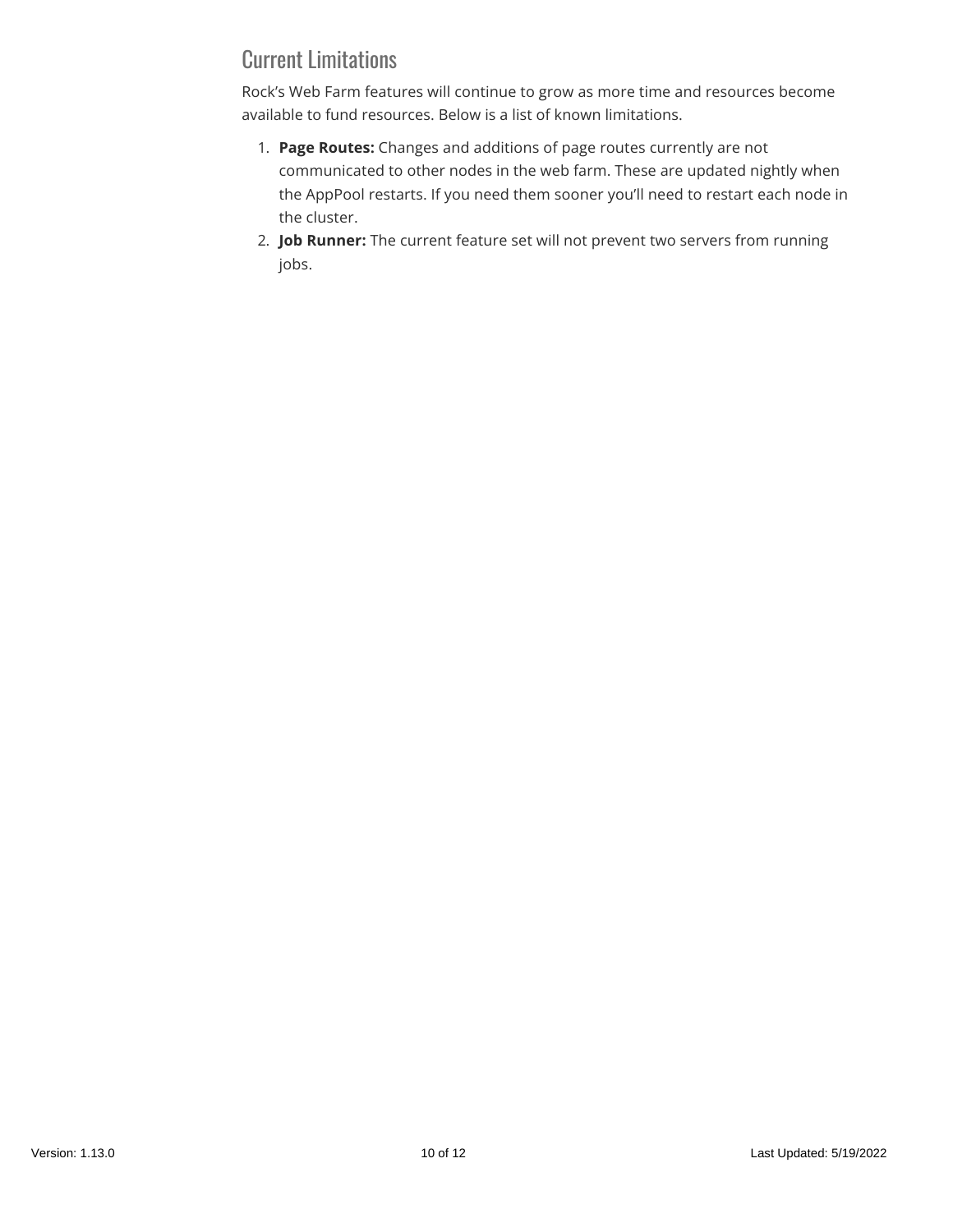# Rock Context

Some organizations may find that it's worthwhile to maintain a separate database for Rock that's only used for reading (and not writing) data. A read-only database gives people a place to go besides your primary database, helping to lighten the load on that database.

You may already have a database for this purpose. Any Azure customer using a Business Critical or Premium SQL tier is automatically provided with a read-only replica of the production database that matches the compute and storage performance of the primary server.

### Updating Connection Strings

Rock needs to know that a read-only database exists, so it can direct traffic there when certain blocks are accessed. This will be done by updating your web.ConnectionStrings.config file. You'll want to leave the existing file content unchanged, and add the additions shown in the examples below.

The RockContextReadOnly context will be used by Data Views and Reports. An example connection string for this context is provided below. Aside from the "name" you'll need to update the other parts of the connection string, like "Data Source" and "Initial Catalog", according to your setup.

RockContextReadOnly

```
 <add connectionString="Data Source=localhost;
Initial Catalog=RockDB; User Id=RockUser; 
password=123456789; MultipleActiveResultSets=true" 
name="RockContext" 
providerName="System.Data.SqlClient" />
<add connectionString="Data Source=localhost;
Initial Catalog=RockDB_READ; User Id=RockUser; 
password=123456789; MultipleActiveResultSets=true" 
name="RockContextReadOnly" 
providerName="System.Data.SqlClient" />
```
The three analytics blocks listed below have been updated to use the RockContextAnalytics context:

- Giving Analytics
- Attendance Analytics
- Pledge Analytics